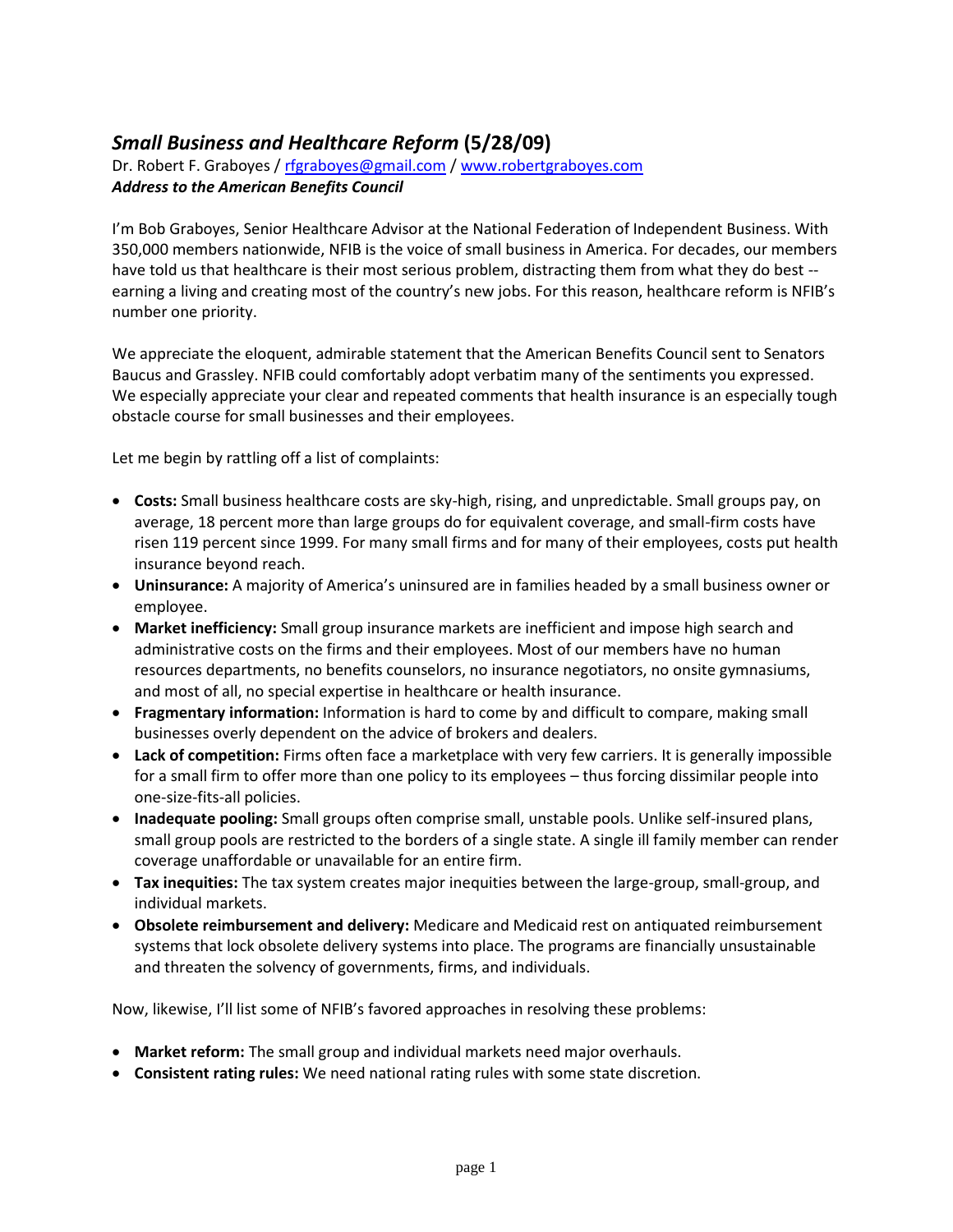- **No health status rating:** Health status rating should be abandoned in the small group and individual markets. An illness should not put health insurance beyond reach of anyone.
- **Unified small-group market:** The small group market should not be split into multiple markets, such as separate markets for micro (1-10) groups and larger small groups.
- **Individual/small group merger:** To maximize the benefits of pooling, the small group and individual markets should be merged under consistent rules over a prudent timeline.
- **Exchanges:** Health insurance exchanges/portals should be present in every state to expedite the gathering of information, comparison of plans, and enactment of transactions. An exchange could encompass a multi-state region. Conceivably, some areas of the country could have multiple, competing exchanges, as long as all exchanges in a state or region are subject to identical market rules.
- **Tax credits:** Small business and low-income tax credits are essential if an individual mandate is enacted. It is important to structure credits so that they benefit those who need financial help in securing insurance, rather than those who do not.
- **Stabilize Medicare:** Medicare's financial balance must be restored. The financial hole in Medicare amounts to an unfunded debt of \$124,000 for every adult and child in America. In addition, Medicaid and SCHIP pose similar risks.
- **Medicare microeconomic effects:** The current reimbursement system rewards medical treatments rather than medical outcomes and wellness.
- **No employer mandates or pay-or-play:** NFIB strongly opposes employer mandates or pay-or-play schemes. Our recent study suggests that an employer mandate with a minimum 50% contribution would cost the country 1.6 million jobs over 5 years. A pay-or-play scheme would result in perverse incentives. It is a recipe for replacing full-time workers with part-timers, machines, and foreign outsourcing. It is vital to remember that the cost of employer mandates and pay-or-play ultimately falls on employees, not employers. Employer contributions should remain voluntary.
- **Easier Medicaid enrollment:** 25% of today's uninsured are Medicaid-eligible, so enrollment must be made easier.
- **Maintain private markets:** Market reforms and private insurance are preferable to a public plan or to early Medicare buy-in.
- **Plan flexibility:** Rules on minimum creditable coverage must not squelch innovation or preclude flexible benefit design. Like NFIB, you endorse quality high-deductible plans, for example.

You correctly note the "hidden tax" that uncompensated care imposes on taxpayers and private insurance purchasers. But without cost-reduction measures, reform may simply replace this hidden tax with an even larger, explicit, out-in-the-open tax. Employer mandates or pay-or-play schemes would have just that effect, plus the sort of perverse responses that you mentioned.

We agree that large and small employers care about their employees' health which, in turn affects firms' profitability. You mentioned some of the tools at your members' disposal: "innovative health coaching and healthy lifestyle programs, cost and quality transparency initiatives, pharmaceutical management programs, and value-based health plan designs." It is much more difficult, if not impossible, for small businesses to use such tools to steer their employees toward good health.

We appreciate your comment that, "the solutions to expanding coverage among smaller employers will critically depend on the ability to make this highly valued benefit more affordable and sustainable for